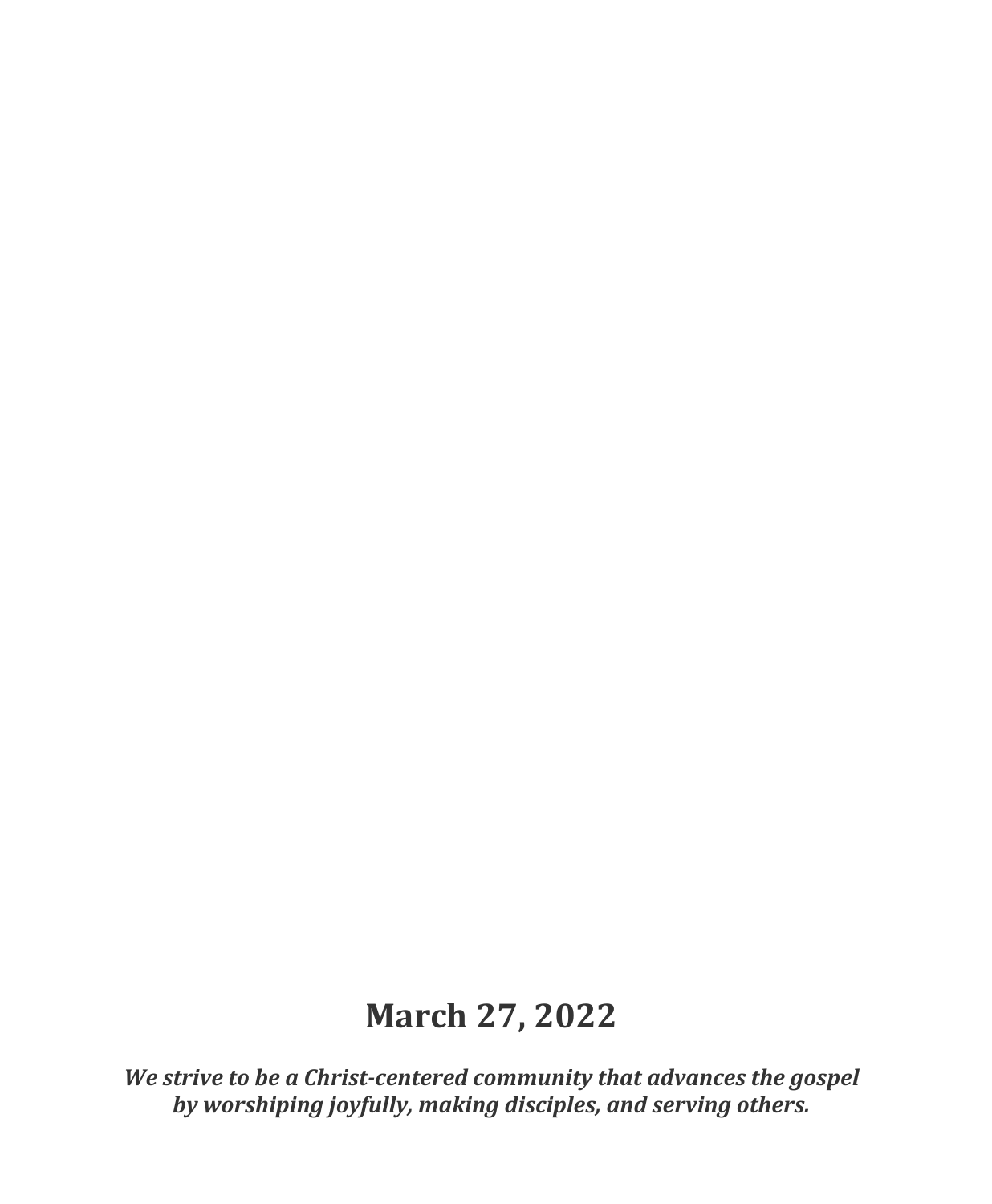#### **Sunday, March 27**

5:00 p.m. Take Root, Kidz Root, and Youth D-Groups Meet

#### **Monday, March 28**

6:30 a.m. Men's Bible Study (Larry Williamson)

# **Tuesday, March 29**

9:00 a.m. **No** Joy in the Morning Ladies' Bible Study

#### **Wednesday, March 30**

| $4:00$ p.m. | Children's Choir Rehearsal (Nate Shockey) |
|-------------|-------------------------------------------|
| $6:30$ p.m. | Salt and Light (Emma Thatcher)            |
| $7:00$ p.m. | Sanctuary Choir Rehearsal (Nate Shockey)  |

#### **Thursday, March 31**

6:00 p.m. Worship Team Rehearsal (Nate Shockey)

### **Friday, April 1**

5:30 a.m. Men's Fellowship (Jim Wegener)

# **Upcoming Events**

| April 3      | Easter flower orders due                                    |
|--------------|-------------------------------------------------------------|
| April 6      | A.L.O.E. Luncheon in the Fellowship Hall                    |
| April 10     | Small Groups Meet $\sim$ No Take Root                       |
| April 14     | Maundy Thursday Service~Rutter's Requiem                    |
| April 17     | <b>Easter Sunday</b>                                        |
| June 13-17   | <b>Summer Celebration</b>                                   |
| August 19-20 | GROW Children's Ministry Training Conference at Westminster |

#### **This Week's Missionary**

Emad and Michelle Mikhail, serving in a sensitive location

#### **This Week's Birthdays**

March 27, Aimee Bilger, Sharon Carter, Pat Singleton; March 28, Sophia Goller; March 29, Kristen Crull, Brice Oliver; March 30, Ronda Brown; March 31, Ken Kiers; April 2, Mikaela Haller; April 4, Jake Brooks; April 5, Judah Branam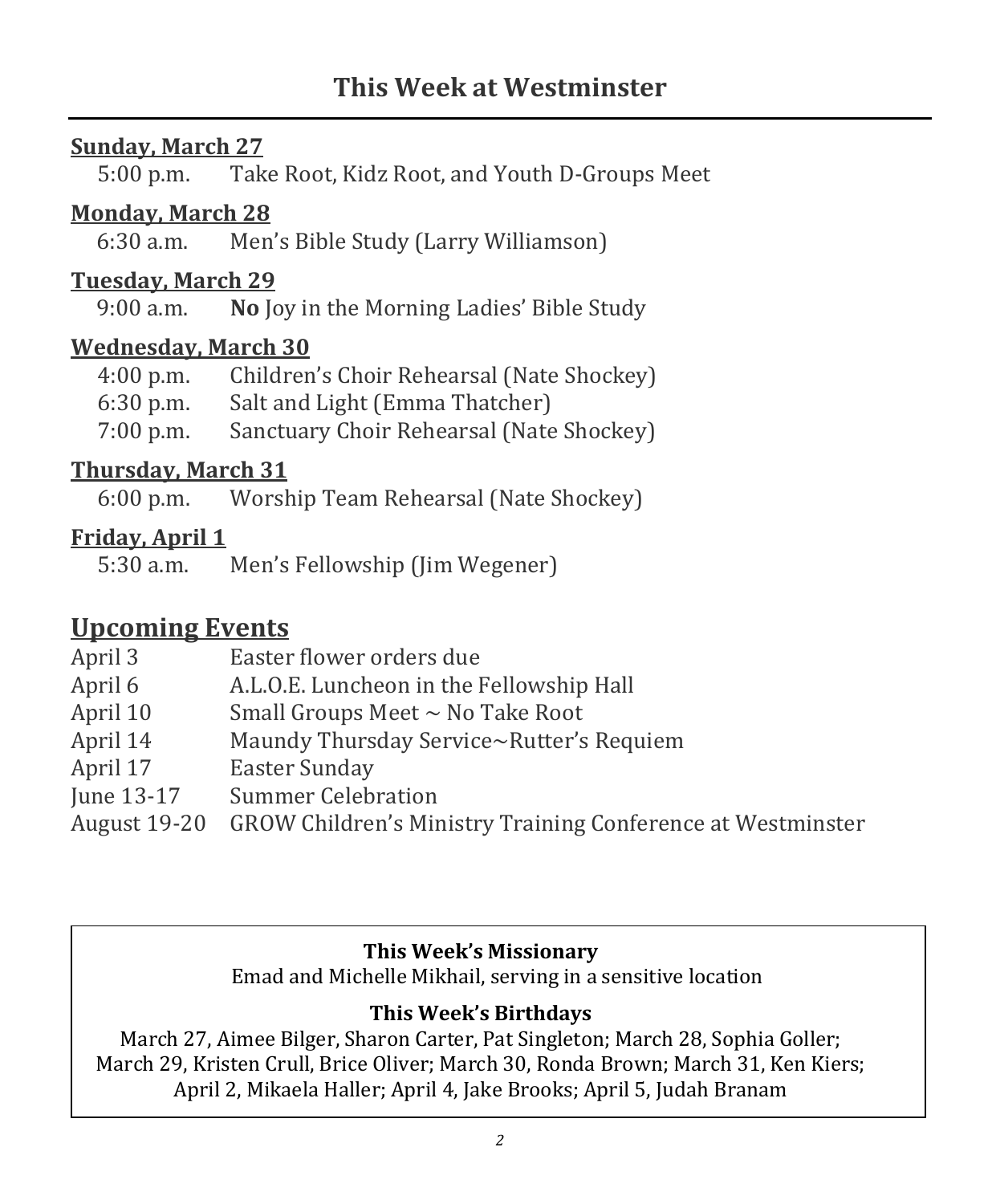Prelude **arr.** by Lloyd Larson

# *Near the Cross* Joy Pinegar, piano

#### Welcome and Announcements

Reflecting on Our Baptism *Remembering our sins have been washed away and we've been united to Jesus and to each other*

\*Call to Worship: Revelation 1:12-18 *Hearing God's invitation to enter his presence and worship him*

\*Song of Praise: *Psalm 46 (Lord of Hosts) Entering God's presence with thanksgiving and praise*

Call to Confession: Nahum 1:2-6a; *From the Depths of Woe;* Silent Confession of Sin *Recalibrating our hearts away from our failures and wanderings back toward Jesus*

 Assurance of Pardon: John 6:37-40; *Praise, My Soul, the King of Heaven* (Hymn #76) *Celebrating God's forgiveness through the life, death, and resurrection of Jesus Christ*

#### Giving of Tithes and Offerings

*Remembering all we have comes from God, belongs to God, and is to be used for God's glory*

#### Pastoral Prayer

*Giving our cares and burdens to the Lord and finding mercy and grace for our times of need*

\*Scripture Reading: John 18:1-11 (page 904)

Morning Message

Confessing our Faith: 2 Timothy 2:11-13; *Let Us Love and Sing and Wonder Reminding ourselves and each other what we believe about God, Jesus, ourselves, and our world*

#### The Lord's Table

*Feeding our faith and union through the weekly practice of sharing bread and juice together*

\**Christ, We Do All Adore Thee* (Hymn #737)

*Embracing the cross of Jesus Christ as we go into the week ahead*

#### \*Benediction

*Receiving God's blessing as he sends us out to live and love like Jesus*

*\*Please stand as you are able. Please silence all cell phones and devices.*